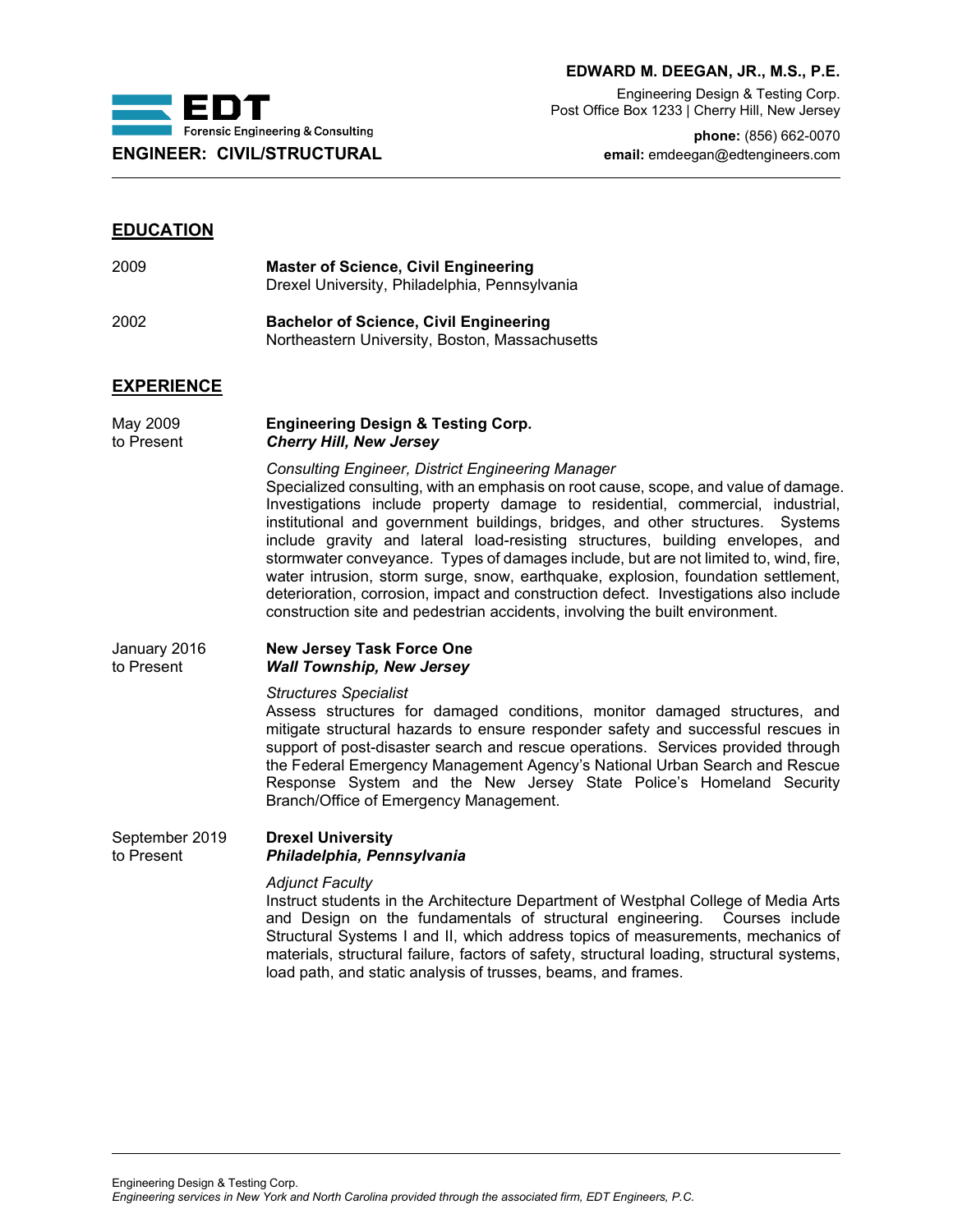# August 2007 **CMX, Inc.** to May 2009 *Voorhees, New Jersey*

#### *Project Engineer*

Provided civil engineering services for wireless telecommunication sites including the evaluation of existing structures and the design of structural modifications in compliance with the International Building Code and other applicable codes. Structures included monopoles, self-support towers, guyed towers, utility structures,<br>water towers and buildings. Provided engineering testimony for wireless Provided engineering testimony for wireless telecommunication site applications at municipal zoning hearings. Also provided evaluation of existing structures for support of photovoltaic systems (solar panels).

#### July 2002 **Cornell & Co., Inc.**<br>to August 2007 **Woodbury, New Je Woodbury, New Jersey**

# *Project Engineer*

Developed and engineered solutions for temporary support structures and erection crane installations related to building and bridge erection and rehabilitation. Equipment included tower cranes, truck cranes, crawler cranes and derricks. Projects included widening of highway bridges, girder bearing replacements, elevated subway bridge reconstruction, building rehabilitation and new construction. Conducted field monitoring for compliance with temporary support and erection specifications. Analyzed structures for stresses and deflections due to hoisting, jacking and loads induced by cranes and derricks. Evaluated bridge girder stability for steel erection operations. Designed rigging and erection crane schemes for critical lifts (heavy-lift planning). Developed erection crane layouts and provided on-site project management services for efficient field production.

#### January 2002 **Natgun Corp. Wakefield, Massachusetts**

#### *Co-Op Engineer*

Construction management services for pre-stressed concrete water storage tanks, including coordinating requests for quotes and preparation of site layout drawings of construction operations.

March 2001 **Weidlinger Associates, Inc. Cambridge, Massachusetts** 

#### *Engineer-in-Training*

Bridge rating calculations and reports for local and state authorities. Field visits for bridge rating projects and other project proposals.

#### June 2000 **S&F Concrete Contractors, Inc.** to January 2001 *Boston, Massachusetts*

#### *Field Engineer*

Engineering and construction management support during the construction of three reinforced concrete high-rise office, hotel and residential buildings in downtown Boston, including establishing building control lines with electronic survey equipment and accurately measuring, calculating and ordering concrete.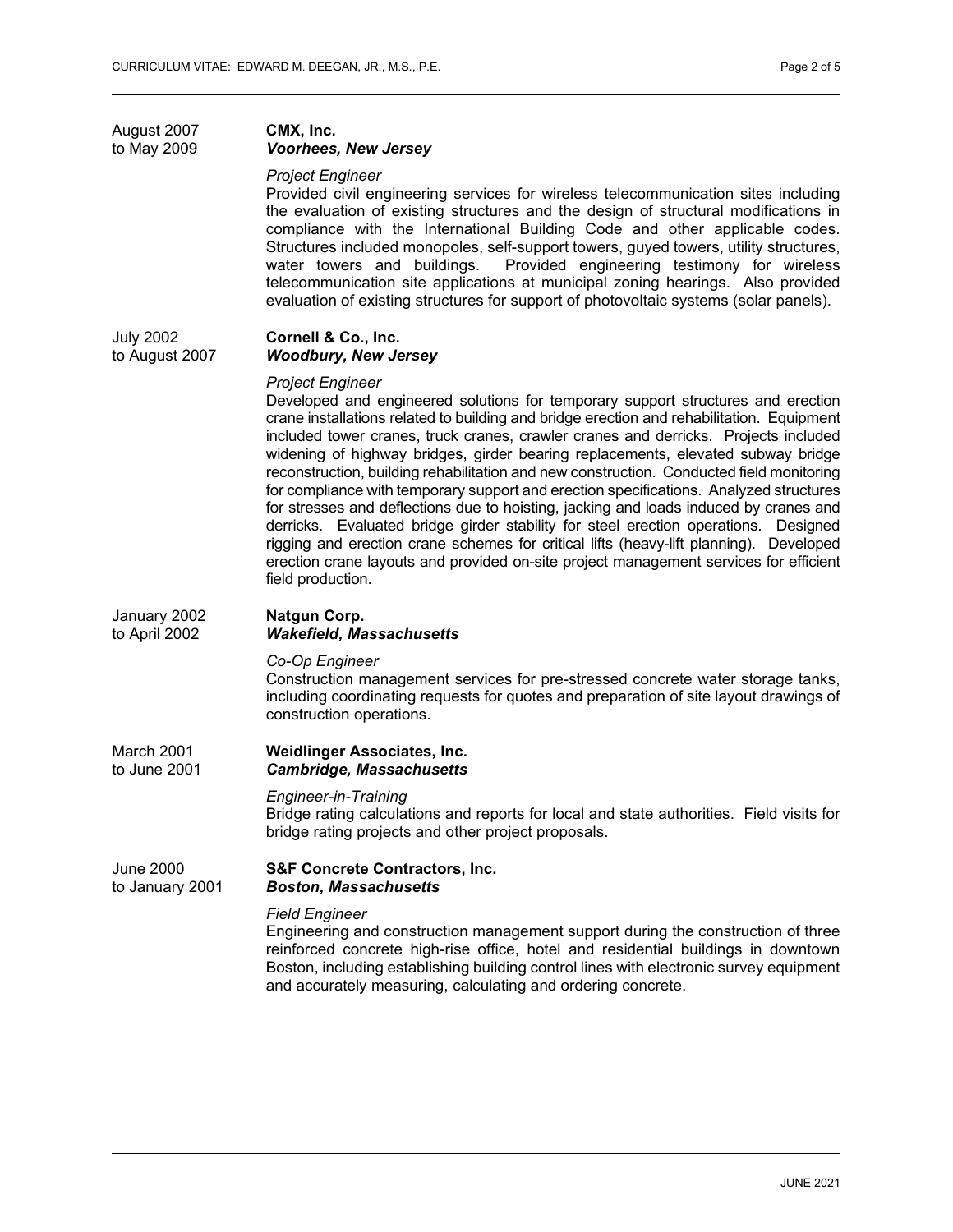| January 2000<br>to March 2000         | Kiewit/Atkinson/Cashman, A Joint Venture<br><b>Boston, Massachusetts</b>                                                                                                                                                                                                                |
|---------------------------------------|-----------------------------------------------------------------------------------------------------------------------------------------------------------------------------------------------------------------------------------------------------------------------------------------|
|                                       | Co-Op Engineer<br>Contributed to construction operations, on-site safety and quality control for Central<br>Artery/Tunnel Project, including formwork design for concrete bridge deck, field<br>monitoring of ground water levels, and mass concrete differential temperature analysis. |
| January 1999<br>to June 1999          | <b>HDR Engineering, Inc.</b><br><b>Boston, Massachusetts</b>                                                                                                                                                                                                                            |
|                                       | <b>Engineering Aide</b><br>Provided construction phase services for Central Artery/Tunnel Project (Big Dig)<br>including conflict resolution, submittal review and contract drawing revisions. Drafting<br>and computer programming for New York Interstate-287 bridge rehabilitation.  |
| <b>June 1998</b><br>to September 1998 | Cornell & Co., Inc.<br><b>Woodbury, New Jersey</b>                                                                                                                                                                                                                                      |
|                                       | CAD Operator<br>Crane layout plans for steel and precast concrete erection operations. Calculations<br>for critical lifts and temporary support design.                                                                                                                                 |

# **REGISTRATIONS and CERTIFICATIONS**

Registered Professional Engineer (Civil) in Arizona (#48045) Registered Professional Engineer in Connecticut (#28208) Registered Professional Engineer in Delaware (#16493) Registered Professional Engineer in District of Columbia (#PE905202) Registered Professional Engineer in Kentucky (#26315) Registered Professional Engineer in Maine (#PE15284) Registered Professional Engineer in Maryland (#36855) Registered Professional Engineer in Michigan (#6201068176) Registered Professional Engineer (Civil) in Nevada (#19379) Registered Professional Engineer in New Hampshire (#15166) Registered Professional Engineer New Jersey (#24GE04713800) Registered Professional Engineer New York (#088683) Registered Professional Engineer North Carolina (#044284) Registered Professional Engineer in Pennsylvania (#PE074225) Registered Professional Engineer in Virginia (#45955) Registered Professional Engineer in West Virginia (#18734) National Council of Examiners for Engineering and Surveying (NCEES) (Record #35213)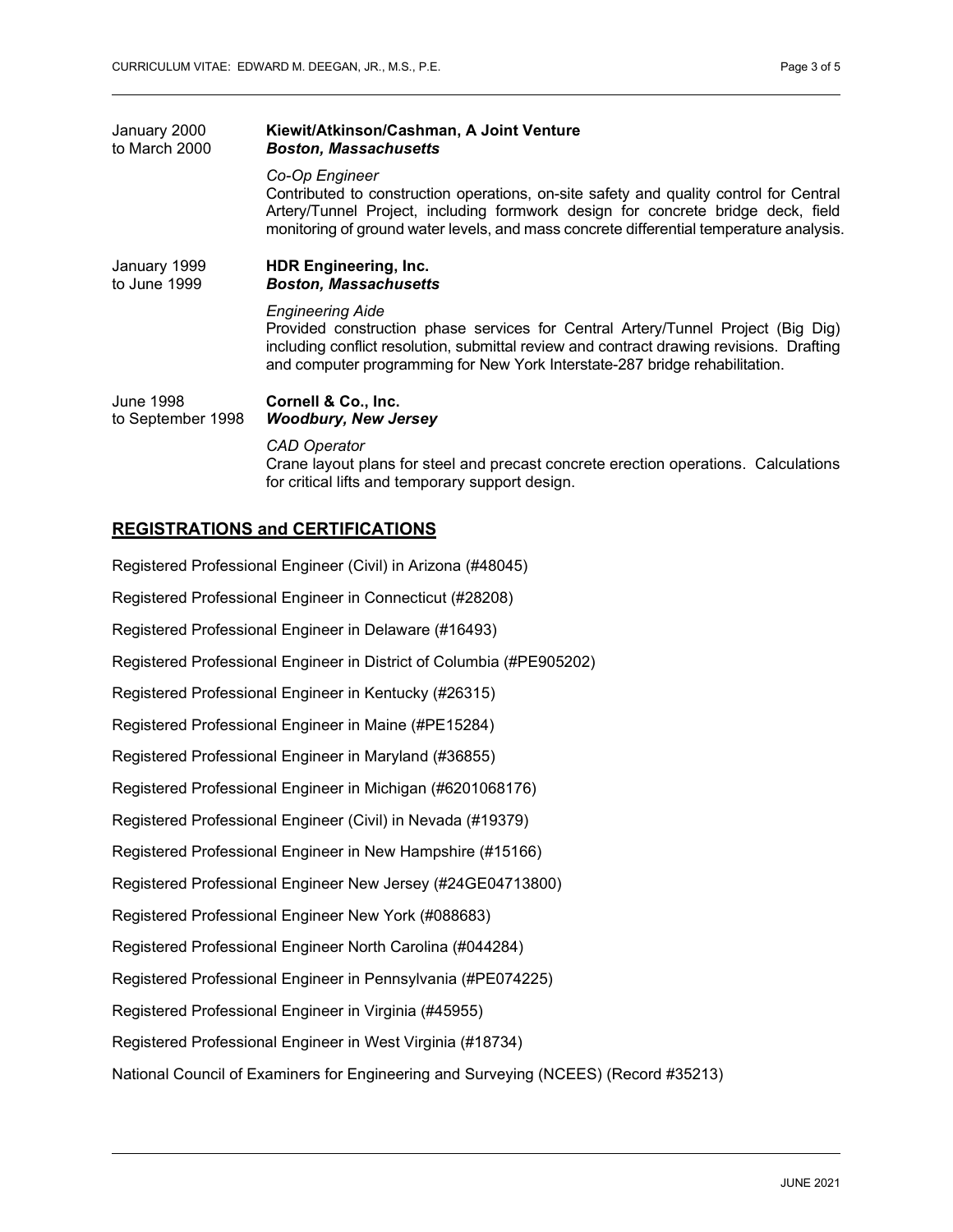## **PROFESSIONAL ORGANIZATIONS**

American Society of Civil Engineers (ASCE)

- Forensic Engineering Division
- Construction Safety Committee Crane Safety Subcommittee
- Temporary Structures Committee

Structural Engineers Association of Pennsylvania (SEAOP)

Delaware Valley Association of Structural Engineers (DVASE)

International Code Council (ICC)

National Roofing Contractors Association (NRCA)

# **PUBLICATIONS**

*"The History and Significance of Star Bolts,"* The Stress Point, December 2018, pg. 14.

*"The Five "Ws" of Construction Subrogation,"* Subrogator, Spring/Summer 2013, pg. 50, with Dana R. Bowling.

*"Spare Part Storage Optimization Onboard Deployable Military Support Assets,"* Naval Engineers Journal, Vol. 122, No. 1, 2010, pg. 137, with J. A. Goshorn and B. E. Layton.

## **PRESENTATIONS**

- *"Watch Your Head: Standard of Care Examined Through a Warehouse Roof Collapse,"* Engineering Design & Testing Corp.: Annual Engineers' Meeting, February 8, 2020, Savannah, Georgia.
- *"Stiffleg Derricks: What Are They?,"* American Society of Civil Engineers: Construction Institute Summit 2019, March 8, 2019, Atlanta, Georgia.
- *"Construction Engineering: A Focus on the Use of Cranes in Construction Operations,"* Engineering Design & Testing Corp.: Annual Engineers' Meeting, February 8, 2019, Charlotte, North Carolina.
- *"Structural Collapse Refresher & Hurricane Michael Review,"* Gloucester County Technical Rescue Team, October 25, 2018, Washington Township, New Jersey.
- *"Basics of Building Construction for the First Responder,"* Gibbstown Volunteer Fire Company No. 1, September 11, 2018, Gibbstown, New Jersey.
- *"A Mock Administrative Licensing Hearing Focusing on Structural Engineering Ethics and the Code of Conduct,"* Delaware Valley Association of Structural Engineers, February 14, 2018, Plymouth Meeting, Pennsylvania.
- *"A Primer Regarding Blast Loads on Structures,"* Engineering Design & Testing Corp.: Annual Engineers' Meeting, February 5, 2016, Columbia, South Carolina.
- *"To Fall or Not To Fall? That is the Question: A Guide to Investigation of Imminent Collapse,"* Engineering Design & Testing Corp.: Annual Engineers' Meeting, February 7, 2014, Salt Lake City, Utah.
- *"Property Case Studies Involving Structural Engineering Issues,"* National Association of Subrogation Professionals: New Jersey Chapter Meeting, September 6, 2012, Mount Laurel, New Jersey.